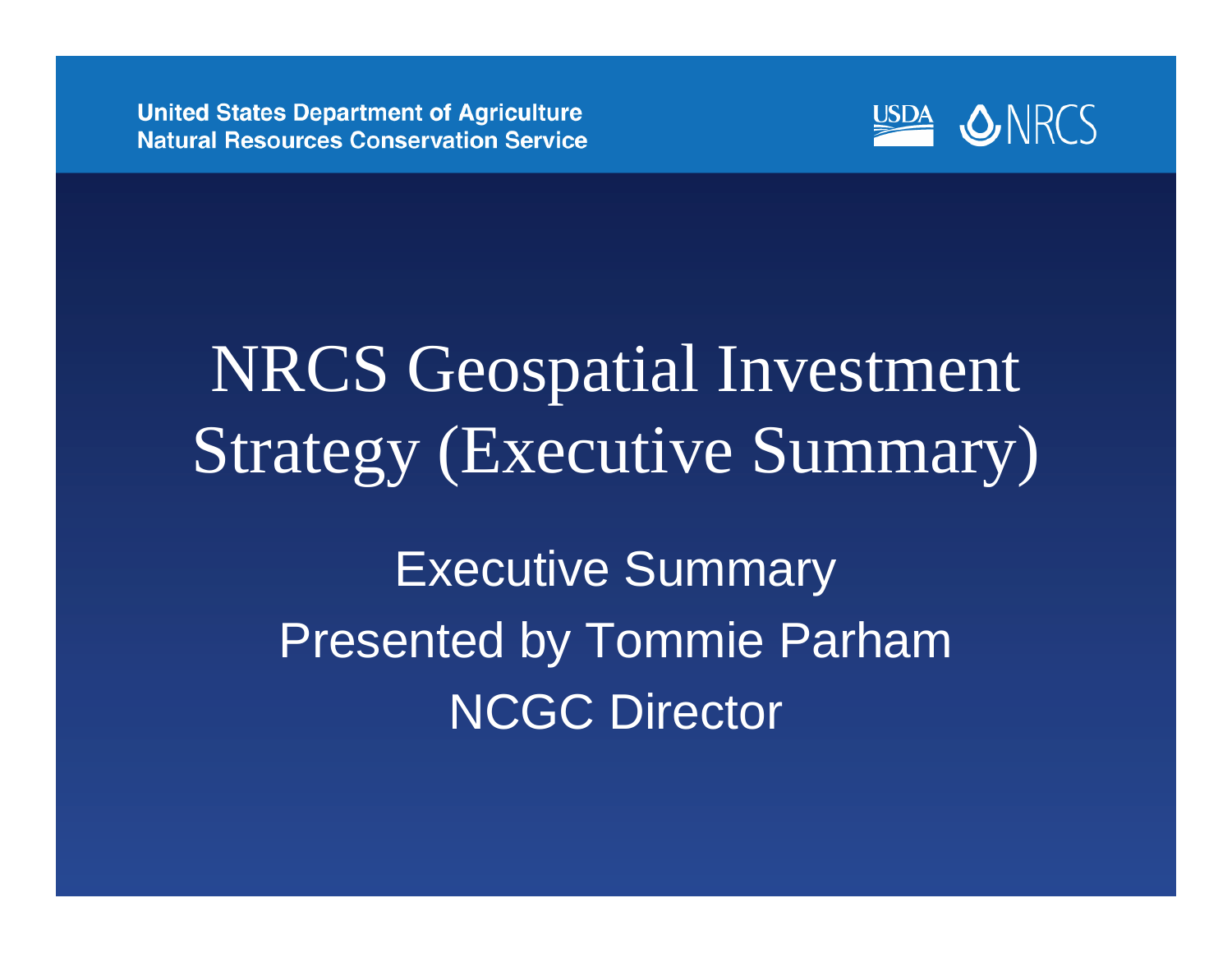

# Sponsors

- Bill Puckett, Deputy Chief for Science and **Technology**
- Sara Schmidt, West Regional Assistant **Chief**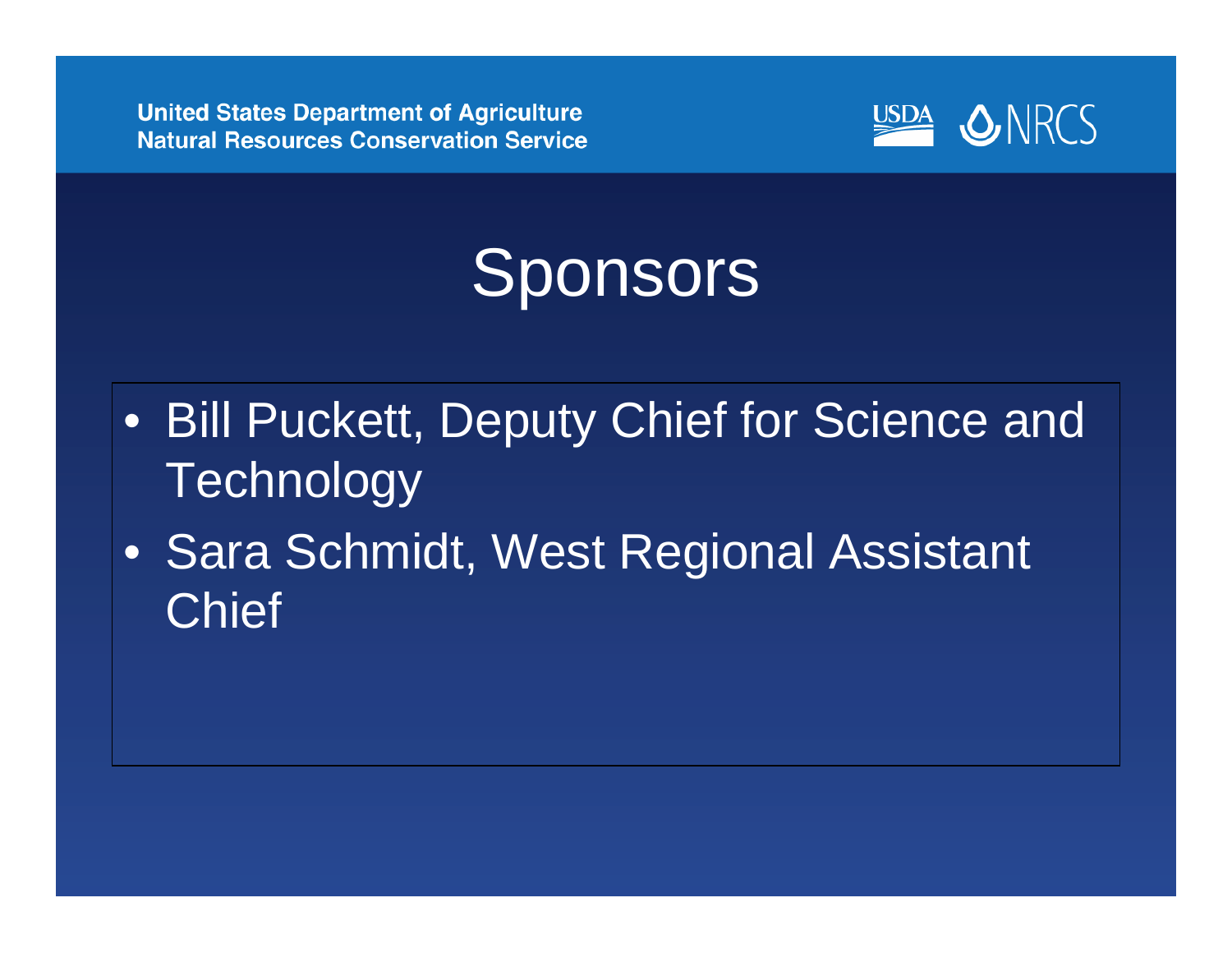

### Geospatial Mile Markers

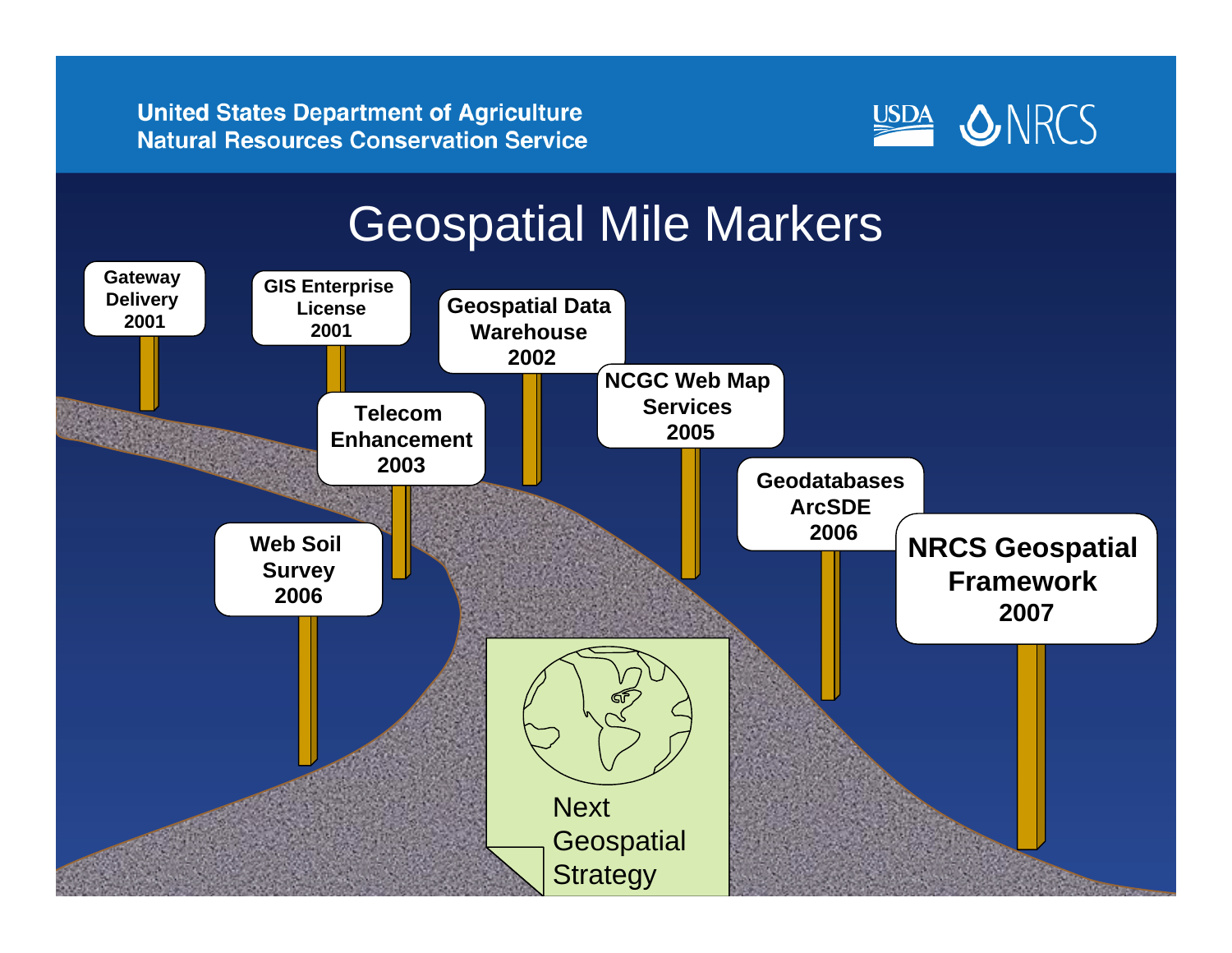

## Geospatial Drivers

- $\bullet$ *Resource Limitations*
- $\bullet$ *Progress Reporting Activity*
- $\bullet$ *One Conservation Plan Concept*
- $\bullet$ *Federal Enterprise Architecture*
- $\bullet$ *Data Management*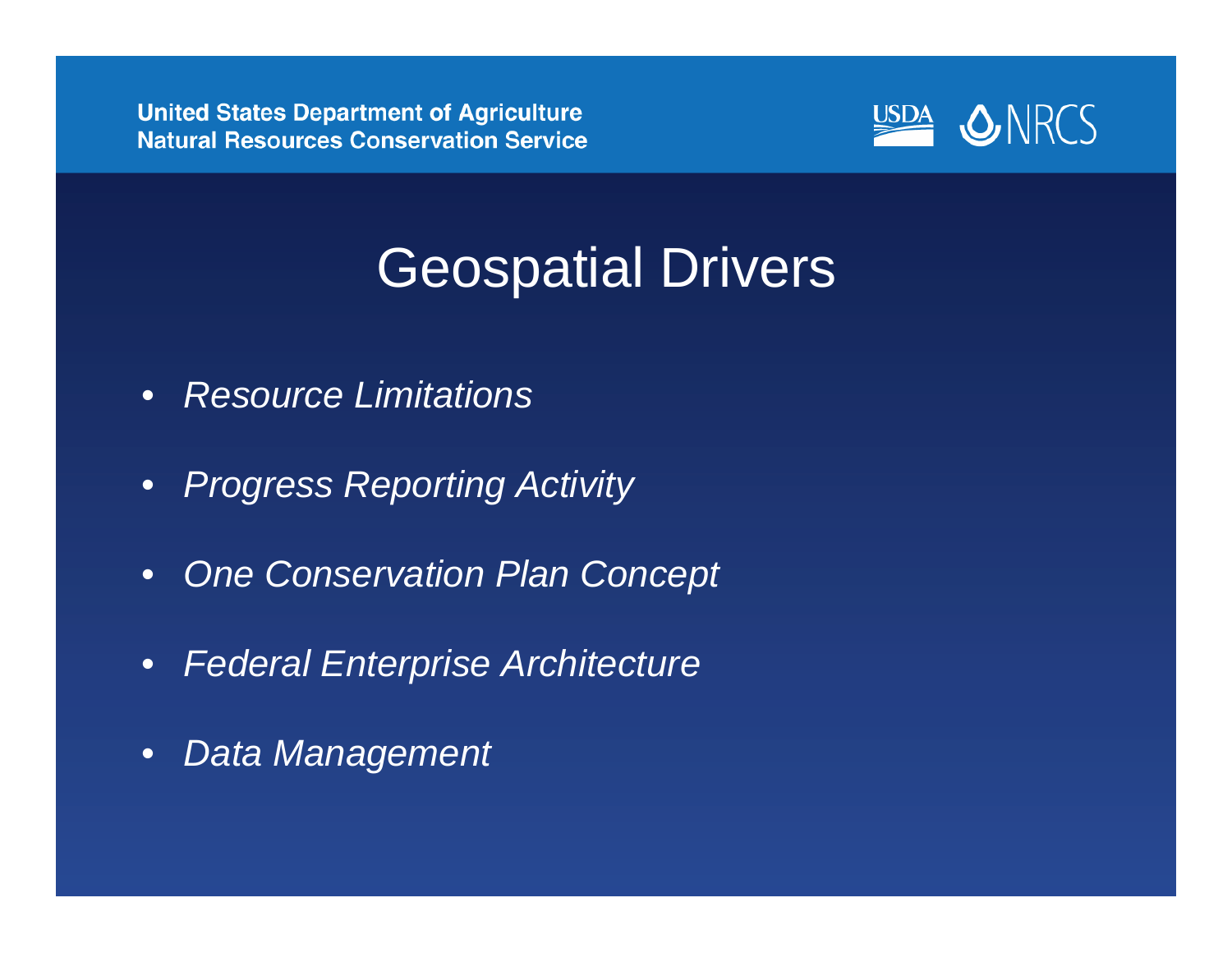

# Geospatial Challenges

The challenges associated with addressing operational needs include:

- $\bullet$ *Infrastructure*
- $\bullet$ *Planning and Investment*
- $\bullet$ *Human Capital*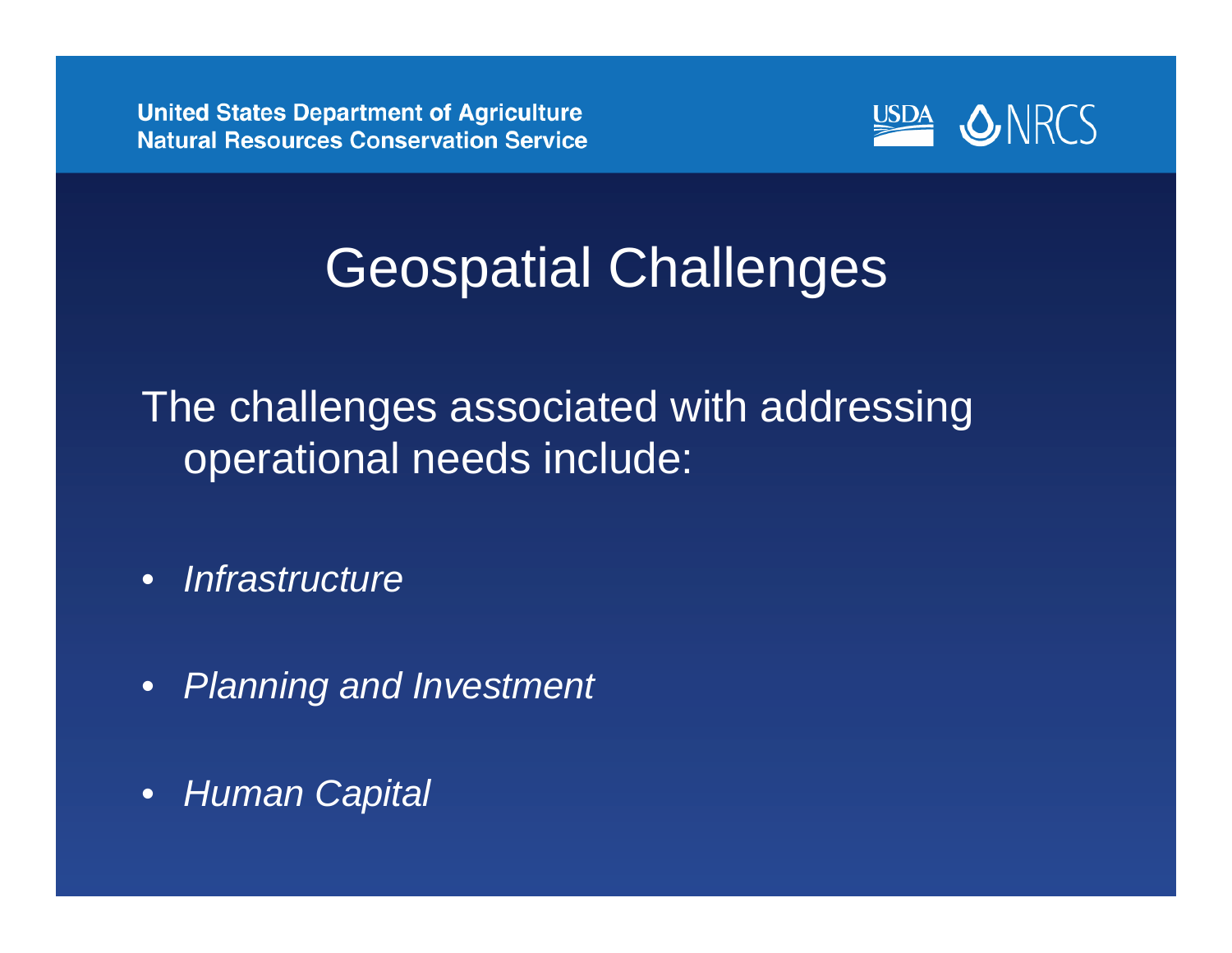

### Acknowledging the Importance of Geospatial Data

- $\bullet$  NRCS geospatial business area represents a collection of data, content, standards, technology, staff, technology tools, services and systems that directly support the majority of NRCS functional responsibilities.
- $\bullet$  Geospatial solutions are deeply intertwined with core mission systems, functions, and infrastructures in **NRCS**
- $\bullet$ Significant investments are being spent annually on geospatial data, labor, services, and technologies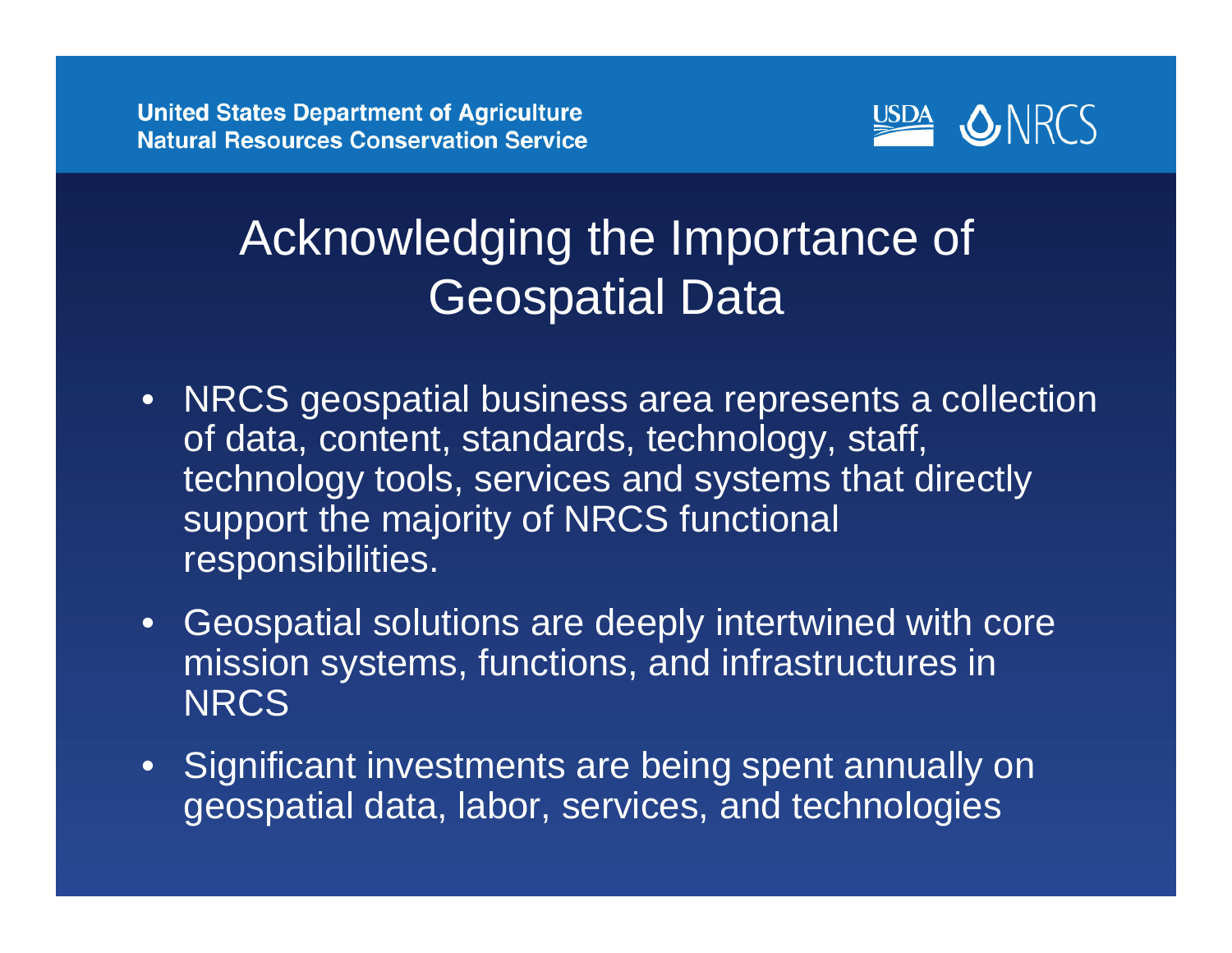

### Acknowledging the Importance of Geospatial Data

#### Five year Historical Geospatial Investment

|                                    | 2003                          | 2004 | 2005 | 2006 | 2007  |
|------------------------------------|-------------------------------|------|------|------|-------|
| Year                               | <b>Millions of Dollars</b>    |      |      |      |       |
| <b>Applications</b>                | 0.2                           | 0.3  | 0.5  | 0.8  | 0.6   |
| <b>Data</b>                        | 15.9                          | 17.5 | 16.4 | 18.5 | 19.1  |
| <b>Hardware and Infrastructure</b> | 2.4                           | 2.0  | 1.9  | 1.4  | 2.0   |
| <b>Services</b>                    | 0.4                           | 0.4  | 0.4  | 0.4  | 0.5   |
| <b>Annual Investment</b>           | 18.9                          | 20.2 | 19.2 | 21.1 | 22.2  |
|                                    | <b>Cumulative Investments</b> |      | 58.3 | 79.4 | 101.6 |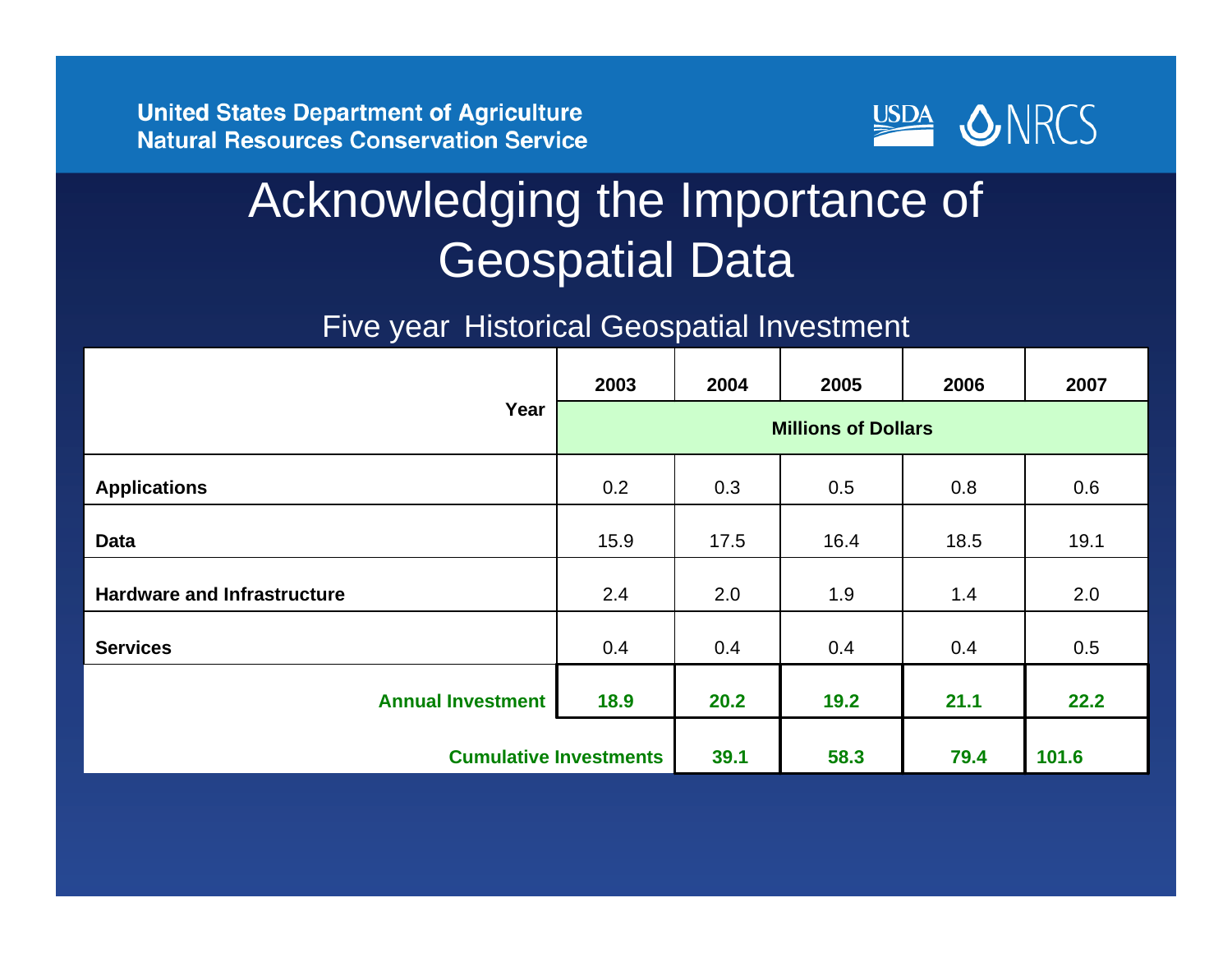

### NRCS Geospatial Data Assets

| Data category                                      | <b>GB</b> | Only<br>source | <b>Updates</b> | <b>Replicated</b> | <b>Replacement</b><br>value |
|----------------------------------------------------|-----------|----------------|----------------|-------------------|-----------------------------|
| NRI data mart                                      | 92,000    | Yes            | 500 GB/day     | <b>No</b>         | <b>TBD</b>                  |
| <b>Elevation data</b>                              | 1,000     | No             | Qtr. Refresh   | No                | 400 millions                |
| <b>Soils</b>                                       | 400       | Yes            | Daily          | <b>Yes</b>        | \$5 billion                 |
| Other vector data                                  | 500       | No             | By theme       | <b>Yes</b>        | <b>TBD</b>                  |
| Other imagery                                      | 80,000    | No             | 4,000 GB/year  | No                | <b>TBD</b>                  |
| <b>Replicated data</b><br>(for failover from APFO) | 14,000    | No             | 4,000 GB/year  | No                | <b>TBD</b>                  |
| <b>Other data marts</b><br>(SDM/IMG server)        | 11,000    | No             | By theme       | No                | <b>TBD</b>                  |
|                                                    |           |                |                |                   |                             |
| <b>Total</b>                                       | 198,900   |                |                |                   |                             |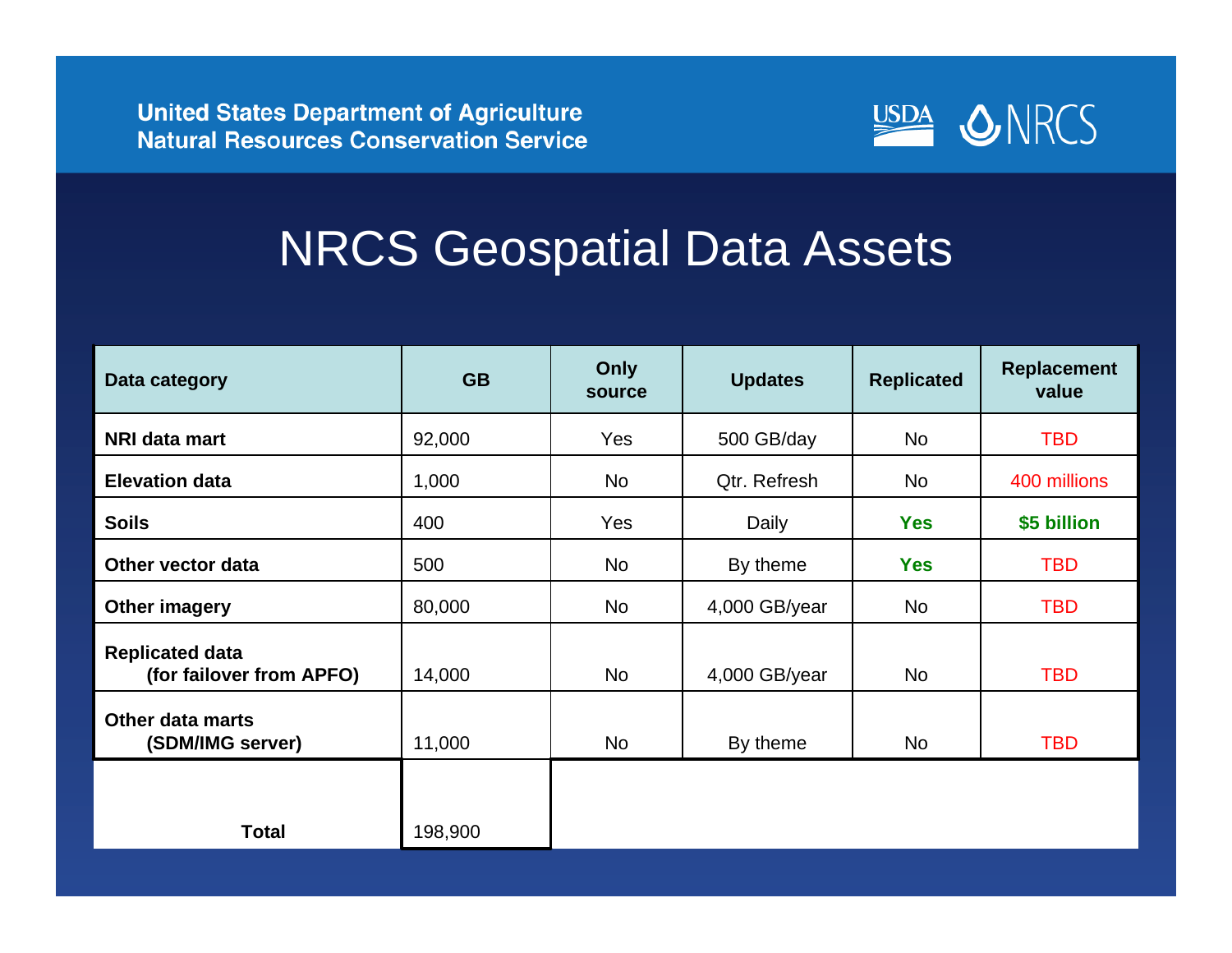

### NRCS Geospatial Business Vision

- $\bullet$ **Supports the NRCS Business Lines** 
	- Conservation planning and technical consultation
	- Conservation implementation
	- Natural resource inventory and assessment
	- Natural resource technology transfer
	- Financial assistance
- Follows the model for the Federal Geospatial Line of Business (GLOB)
- In Sync with OMB directives for aligning and managing Federal geospatial services and data planning activities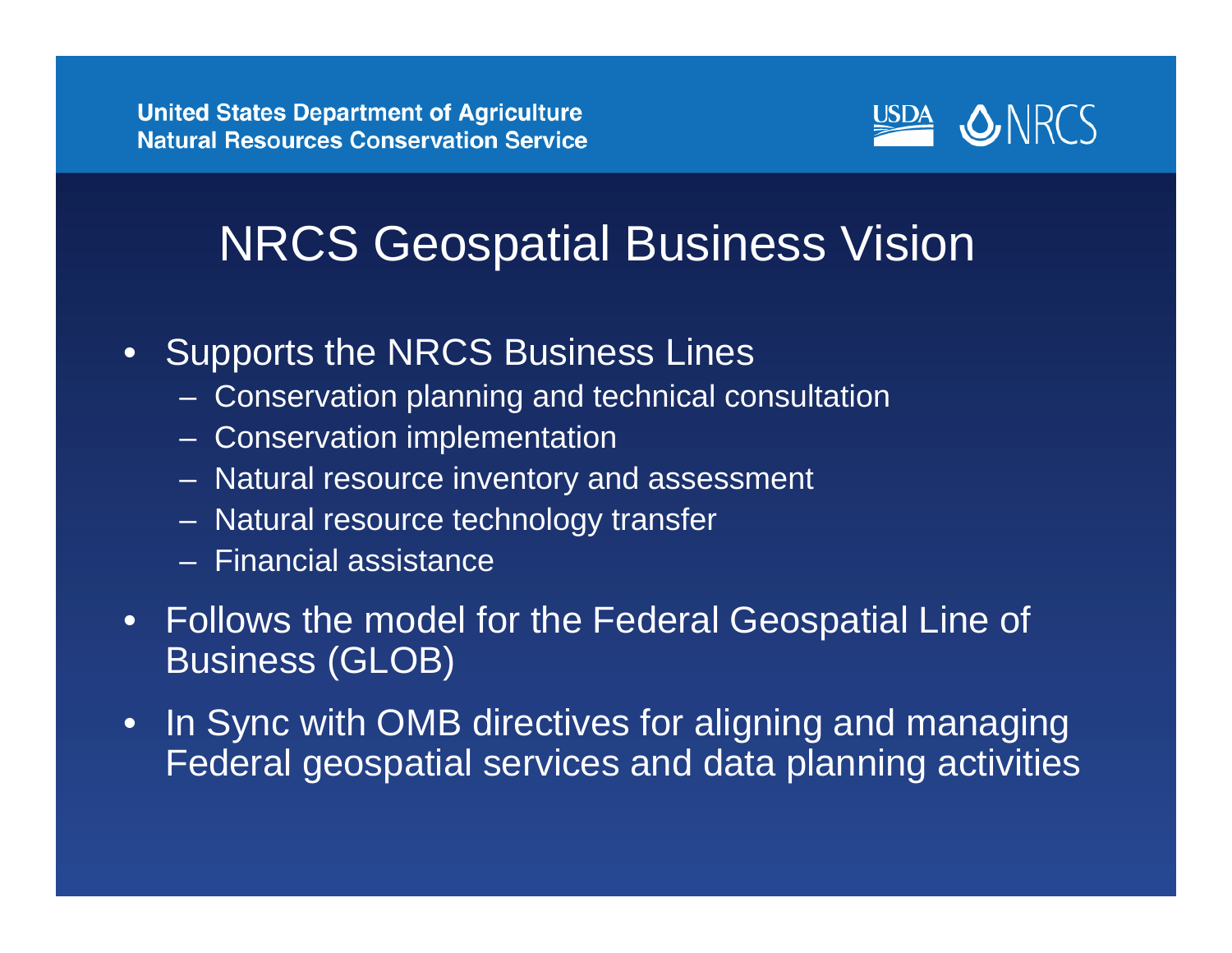**United States Department of Agriculture Natural Resources Conservation Service** 



### NRCS Geospatial Strategy

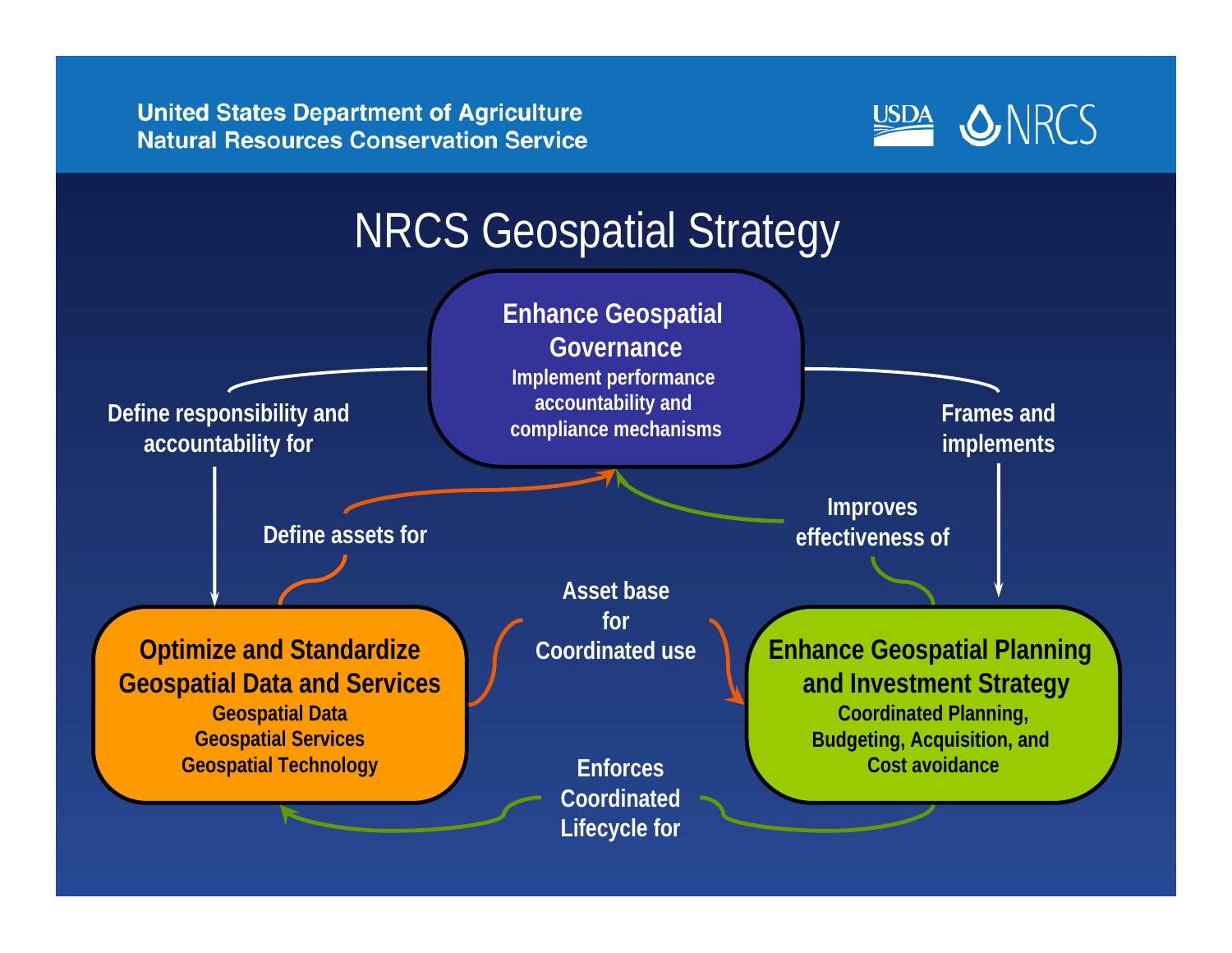

### Optimize and Standardize Geospatial Data and Services

This component of the Geospatial Strategy has key objectives, focusing on the selection of critical geospatial data assets and the ability to incrementally manage the evolution of the assets and architecture.

- 1. Establish Authoritative Data Sources (ADS) and Stewards
- 2. Optimize the Geospatial Infrastructure, Products, and **Services**
- 3. Implement Print on Demand technology
- 4. Build and Implement Agile Geo-Enabled Corporate Data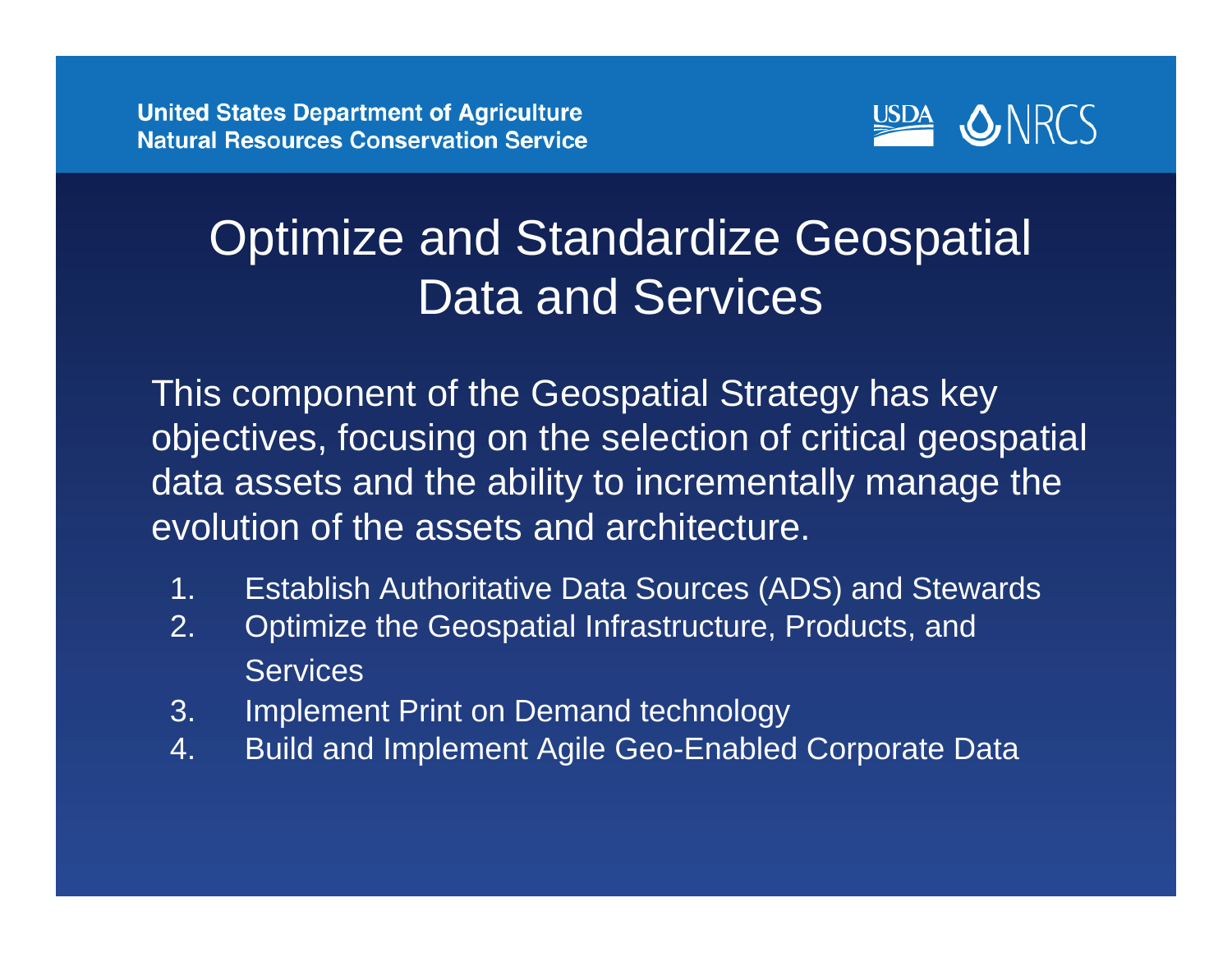

### Geospatial Governance

The Geospatial Governance model enables NRCS to manage geospatial investments as a cohesive set of assets and services that provide optimal value to the NRCS mission. Geospatial Governance will:

- $\bullet$  Establish a Geospatial Business Requirements Planning Process
- $\bullet$  Managing the Geospatial Portfolio through **Governance**
- $\bullet$ Implement Geospatial Management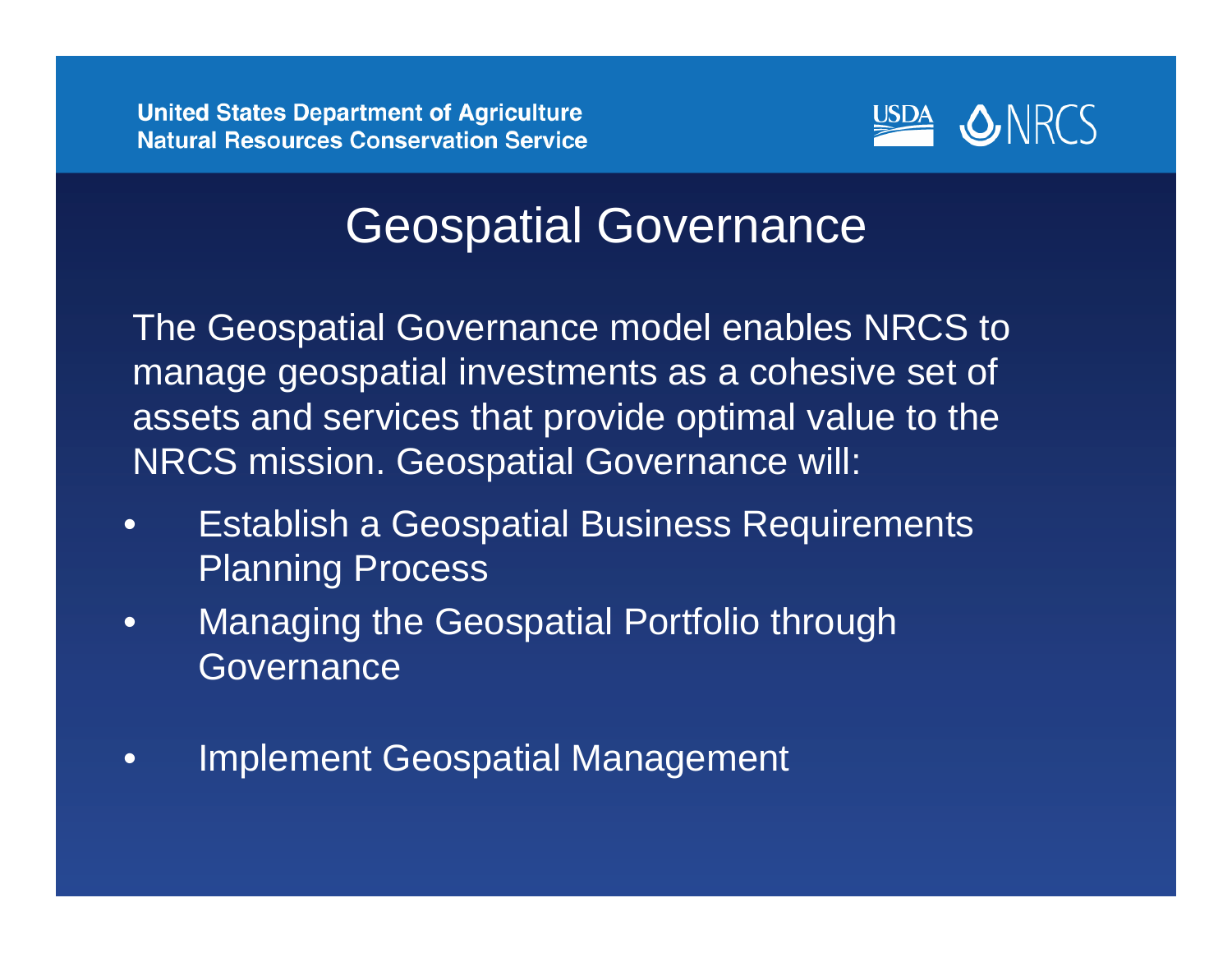

### Enhance Geospatial Planning and Investment Strategy

The Strategy relies on the capture of geospatial business requirements during the work activity planning cycle. It is important for Stakeholders to identify opportunities for shared acquisition, resource use and cost savings. This component of the Geospatial Strategy includes:

- •NRCS-wide geospatial requirements planning process
- • Identifying business requirements for investment in geospatial data, services, and equipment and human resources
- • Identifying and managing costs associated with resource requirements, geospatial data, technology refresh, and scalable infrastructure development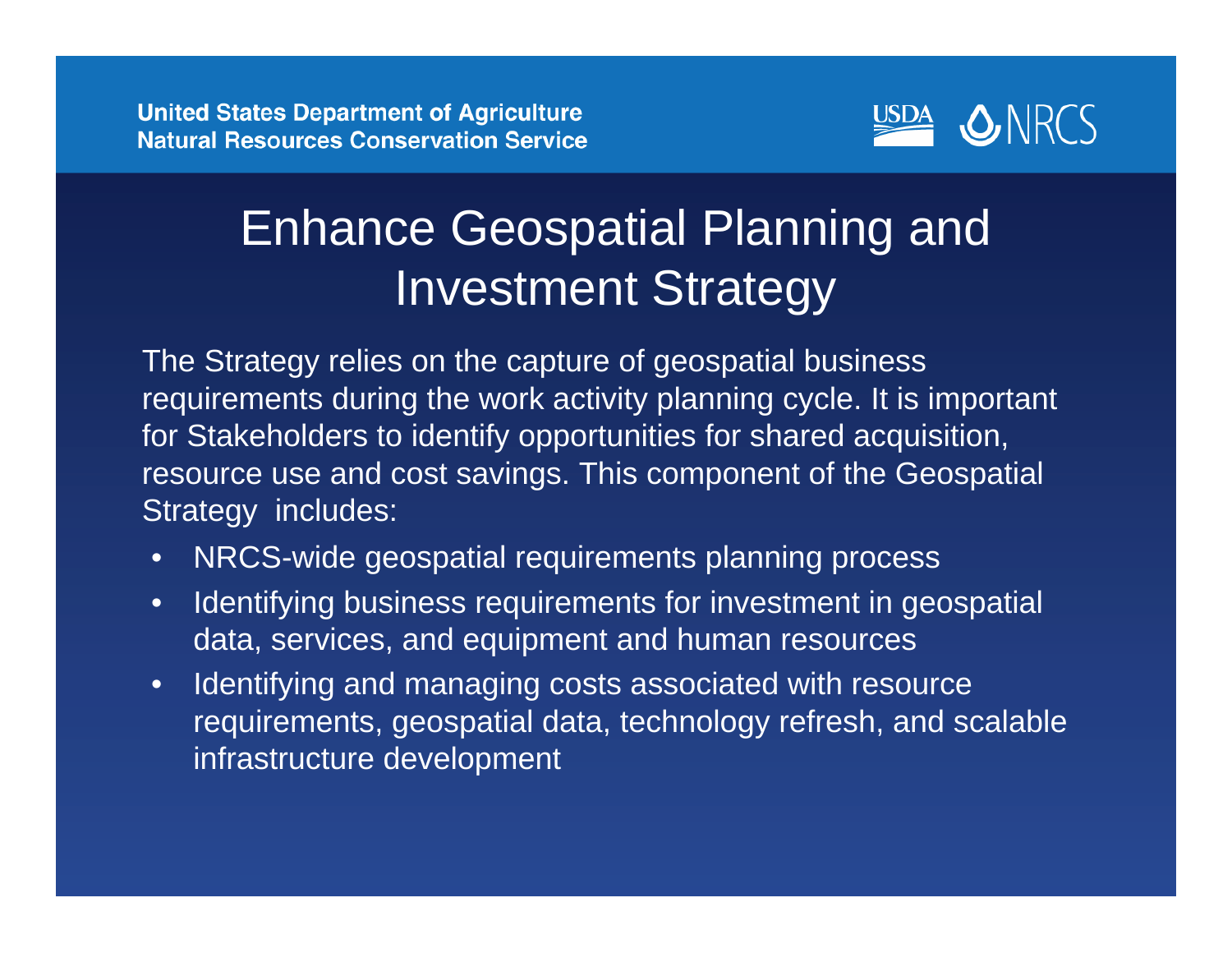

#### **Five-year Geospatial Investment Budget Projections**

| Year                              | 2008                       | 2009 | 2010 | 2011 | 2012 | 5-year<br><b>Investment</b> |  |  |
|-----------------------------------|----------------------------|------|------|------|------|-----------------------------|--|--|
|                                   | <b>Millions of Dollars</b> |      |      |      |      |                             |  |  |
| <b>Geospatial data</b>            |                            |      |      |      |      | 111.5                       |  |  |
| Imagery                           | 11.6                       | 11.6 | 11.6 | 11.6 | 11.6 |                             |  |  |
| Elevation                         | 8.6                        | 8.6  | 8.6  | 8.6  | 8.6  |                             |  |  |
| Other data                        | 2.1                        | 2.1  | 2.1  | 2.1  | 2.1  |                             |  |  |
| <b>Subtotal</b>                   | 22.3                       | 22.3 | 22.3 | 22.3 | 22.3 |                             |  |  |
| <b>Geospatial data management</b> | 2.2                        | 2.2  | 2.2  | 2.2  | 2.2  | 11.0                        |  |  |
| <b>Geospatial applications</b>    | 1.0                        | 1.0  | 1.0  | 1.0  | 1.0  | 5.0                         |  |  |
| <b>Geospatial services</b>        | 2.1                        | 2.1  | 2.1  | 2.1  | 2.1  | 10.5                        |  |  |
| <b>Equipment/GPS/Licenses</b>     | 1.9                        | 9.8  | 9.8. | 9.8  | 9.8  | 41.1                        |  |  |
| <b>Total Annual Investment</b>    | 29.5                       | 37.4 | 37.4 | 37.4 | 37.4 | 179.1                       |  |  |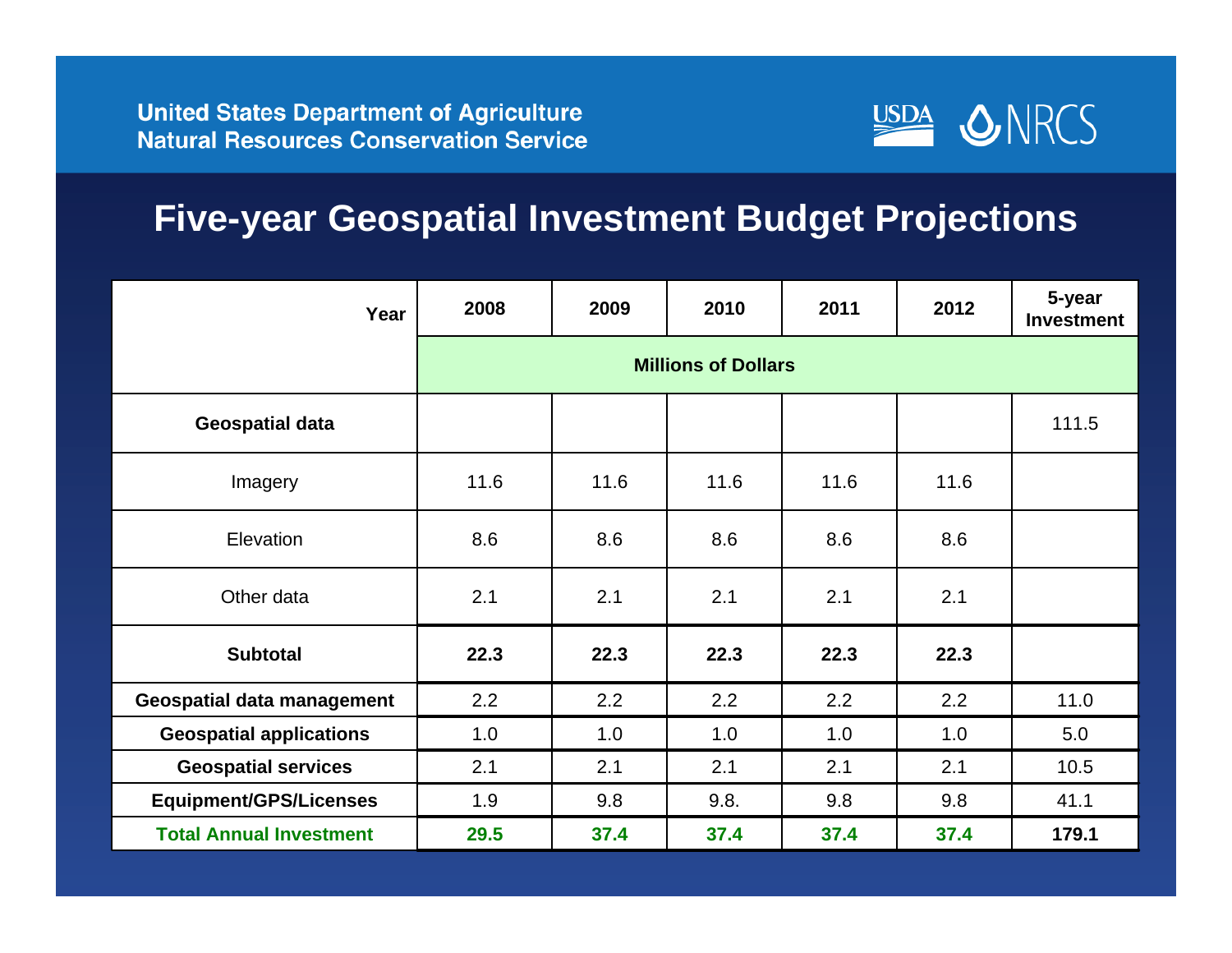

## **Leveraging of NRCS Corporate Geospatial Assets**

- $\bullet$  Supports Improved Conservation Planning, Resource Decisions, & Technical Consultations
- $\bullet$ Soil MLRA Business Data Needs
- $\bullet$  Critical Data
	- Soils
	- Climate
	- Imagery
	- Other State Centric Layers
- •Elevation (LIDAR & IFSAR)
- Cultural
- Demographic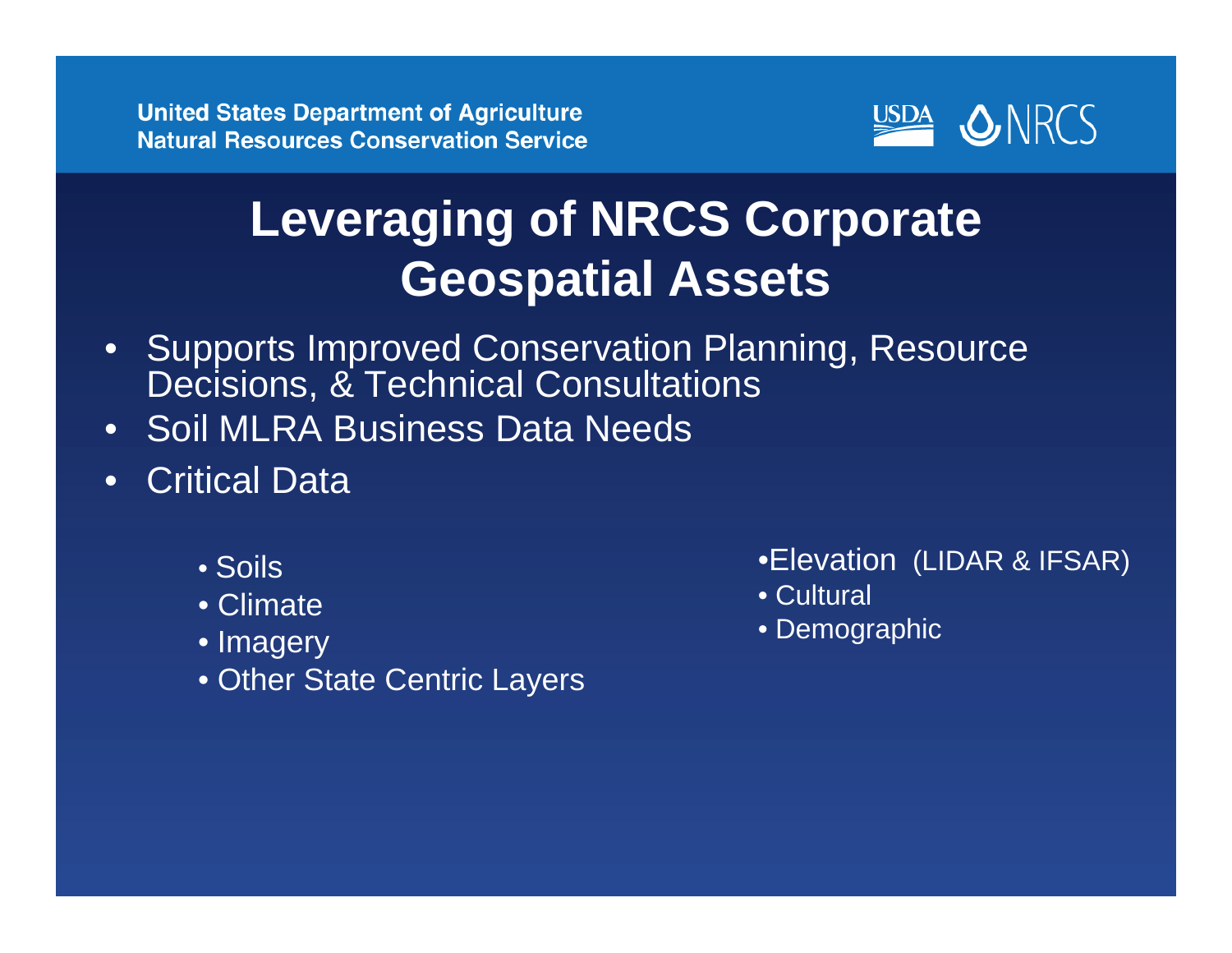

## *Trusted Geospatial Data Sources*

*Everywhere*

*All The Time*

**Geospatial Map, data, and Web Services**

Best Available Easy to Use Tools and Technology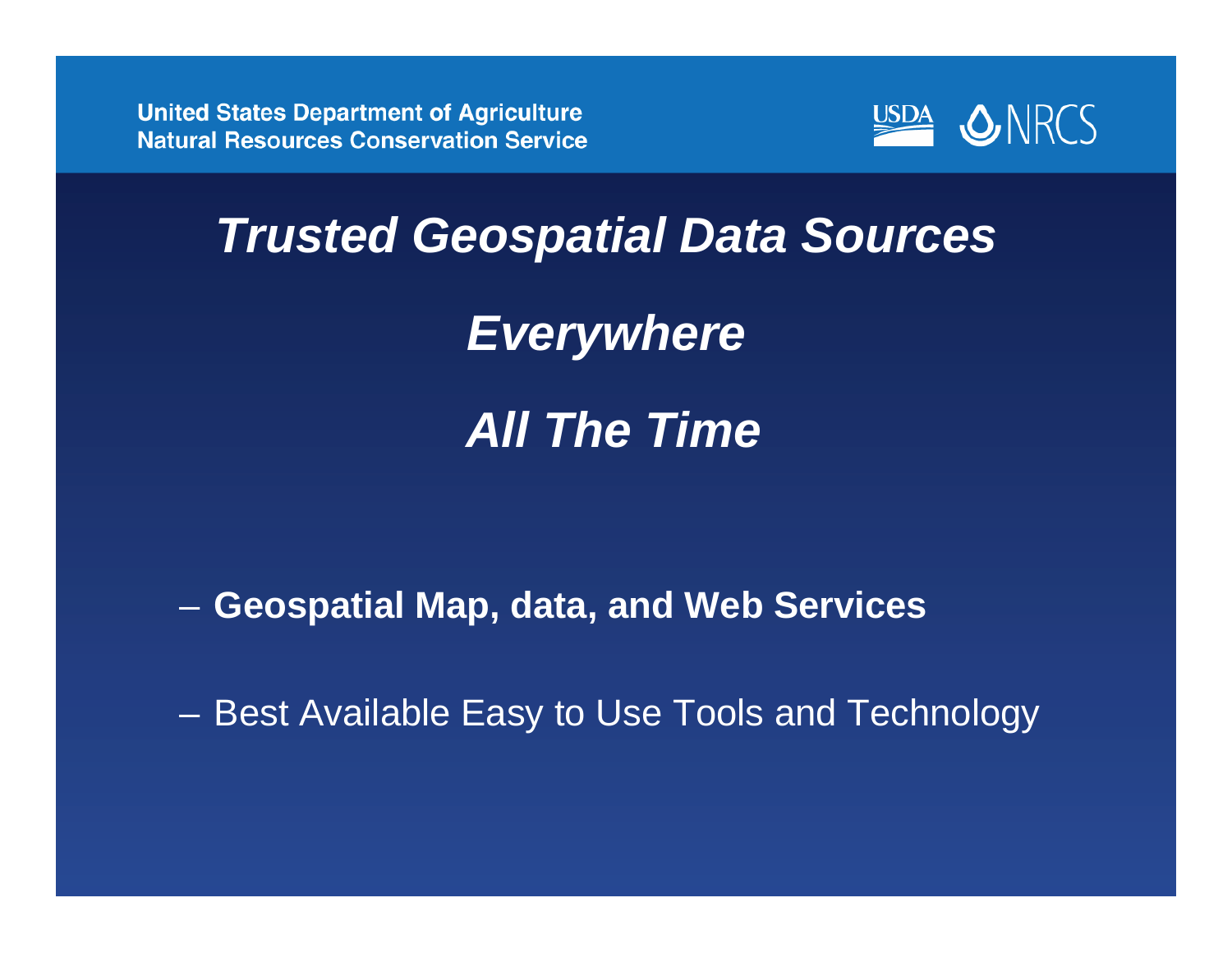

# *Agile Geo-Enabled Corporate Data (One Stop Shop)*

- $\bullet$  It is not enough to have access to data. Today's data must have an intelligence or agility that is inherent.
- $\bullet$ **Identification of an Area of Interest (AOI)** for a resource concern.
- $\bullet$  Vertical and horizontal integrated data set that knows what core information
- $\bullet$  Integrates form and function to core tasks and activities through a **single interface** to give the end user **access to customer information, scheduling, reporting, visualization, and geospatial analysis. This agility defines efficiency.**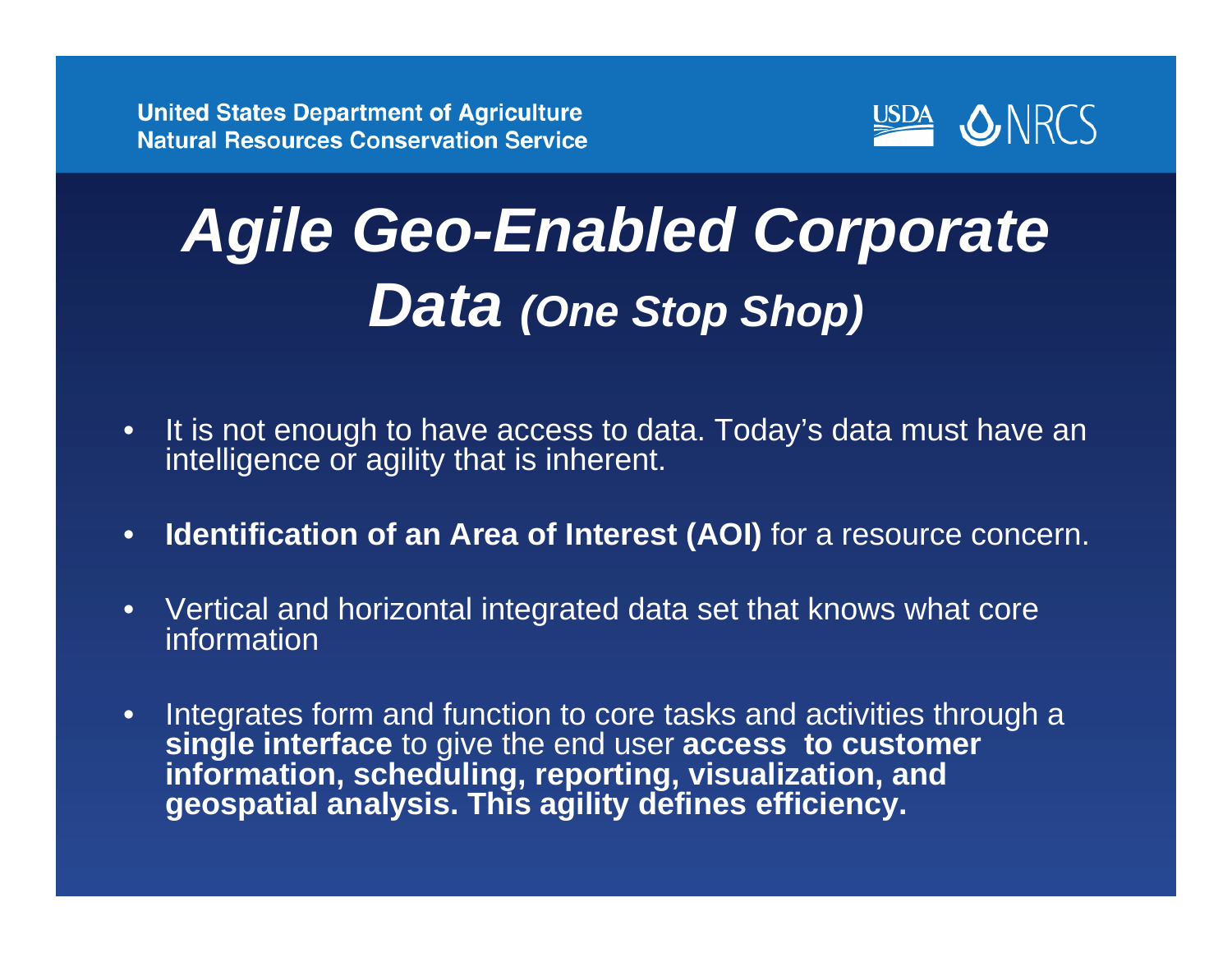

## **Geospatial Analysis and Reporting on a Non-County-Centric Basis**

• Analyze data on a non-county-centric basis

- watershed
- congressional district
- –basin
- service center area
- AOI.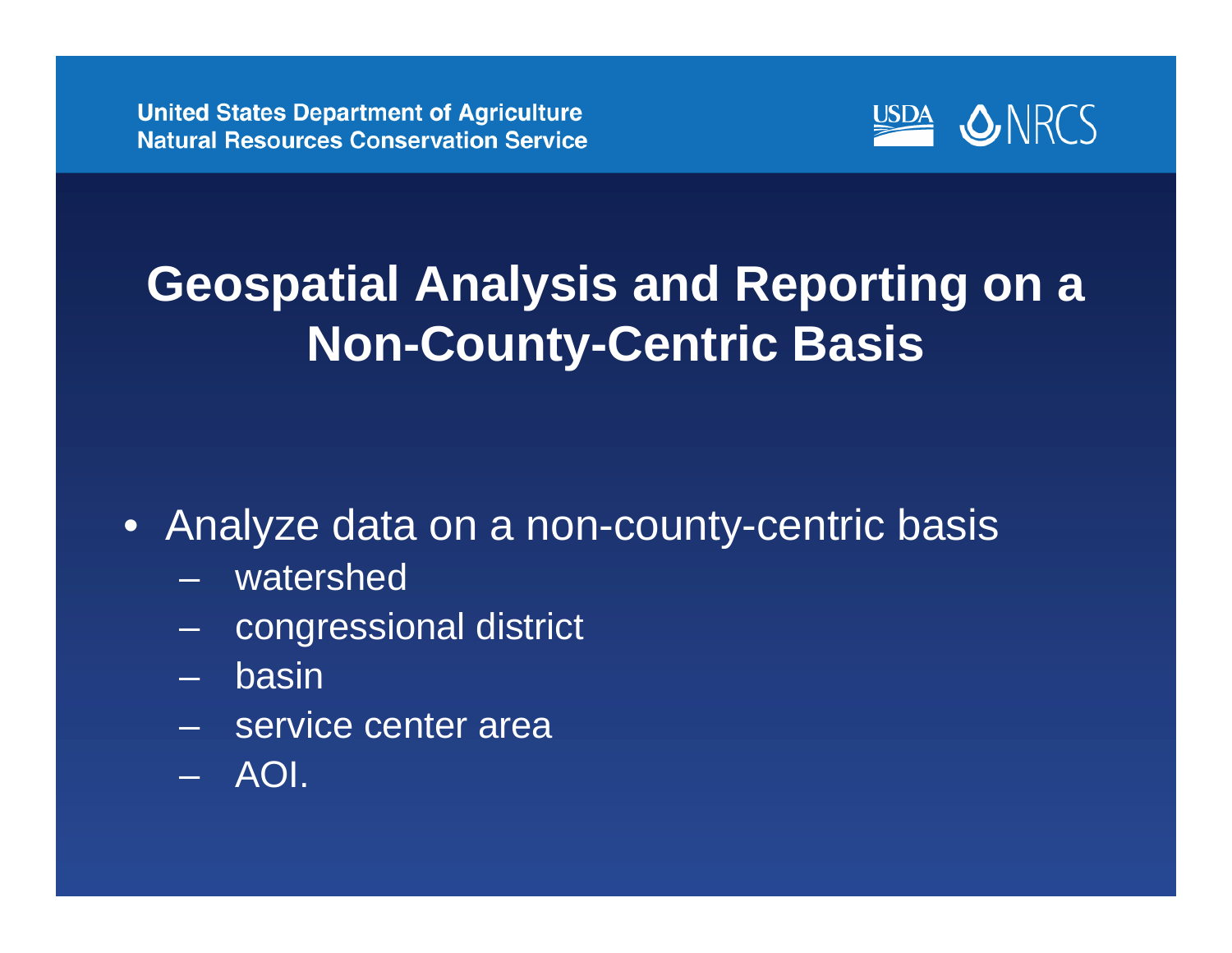

# Developing PNT Requirements for Soil Science

## Positioning, Navigation, & Timing **Technology**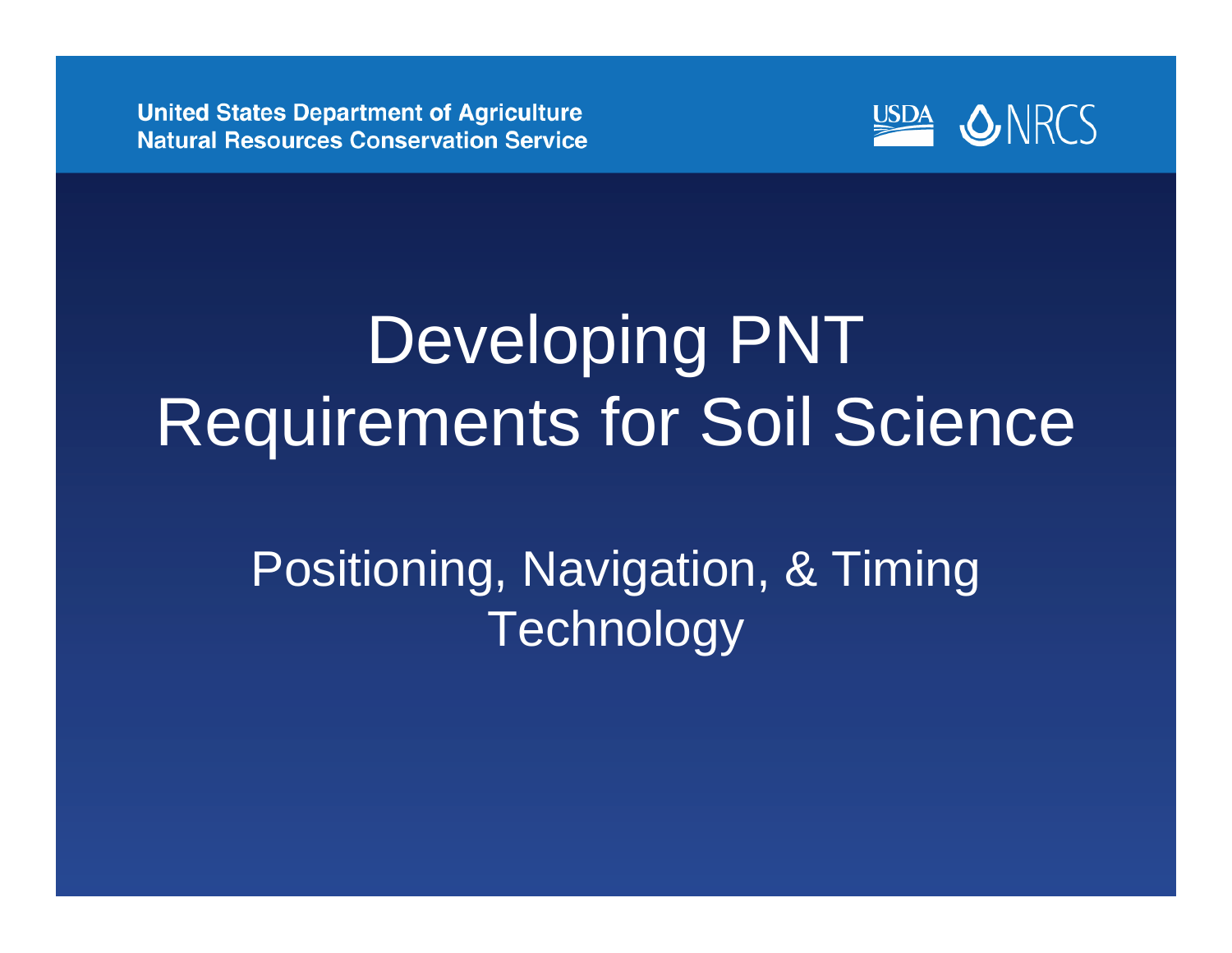

**10,000+ USDA personnel on the landscape every day, using GPS to provide program assistance, service, and technical support to USDA customers and partners**

- Safety-of-Life operations –Fire, Snow Survey
- Administration of the Farm Bill
- Conservation Planning and Application
- Natural and Cultural Resource Data Collection, Inventorying and Monitoring
- Landscape Characterization & Engineering Applications
- Soil Mapping









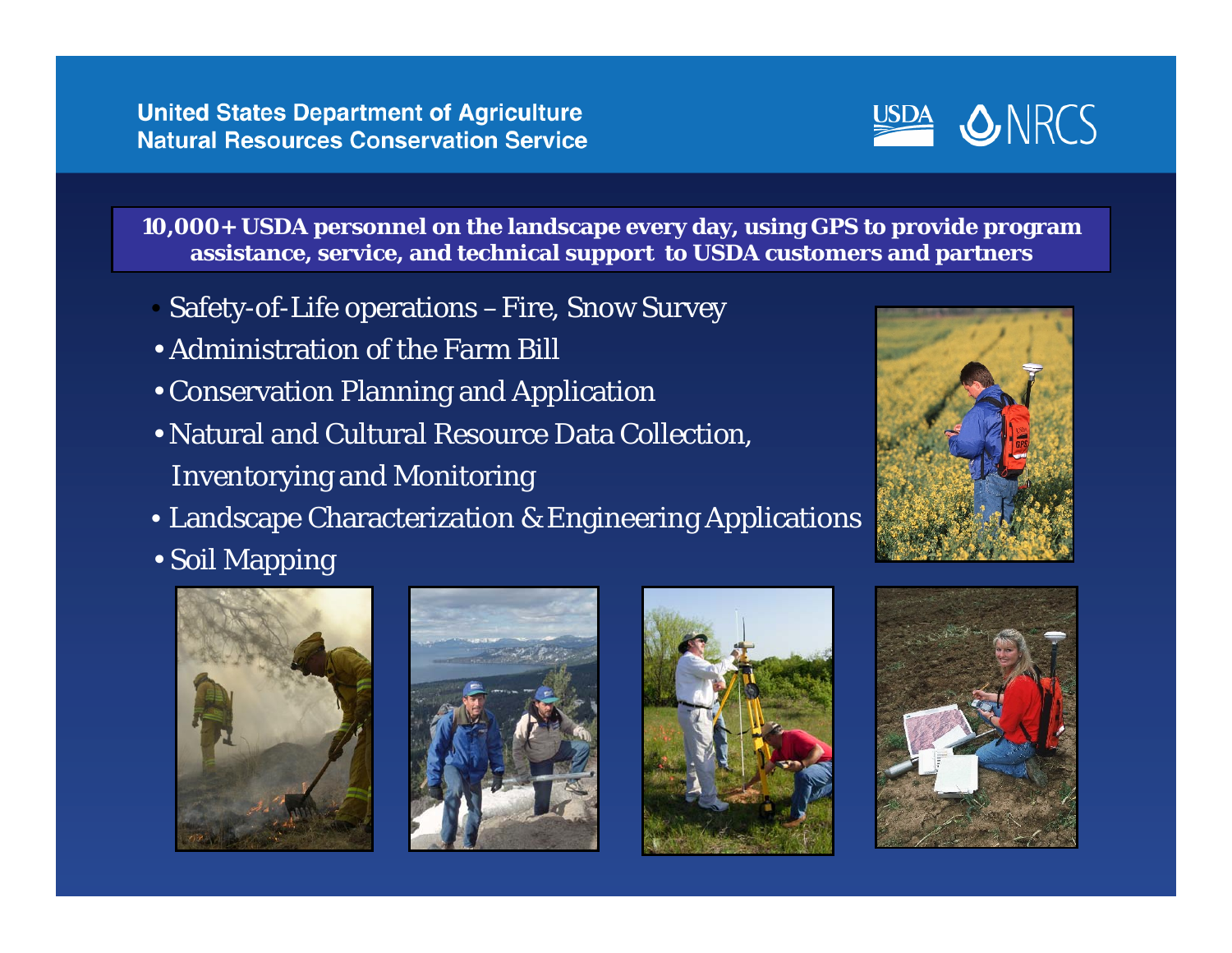

## Methodology for Establishing PNT Requirements

- 1. Identify individual landscapes activities
	- $\Box$ Destination Navigation
	- $\Box$ Preliminary / Intermediate / Final mapping
	- $\Box$ Revisit Capability
- 2. Consider the X Y Z values needed for each activity
	- $\Box$ Level of Accuracy; Horizontal & Vertical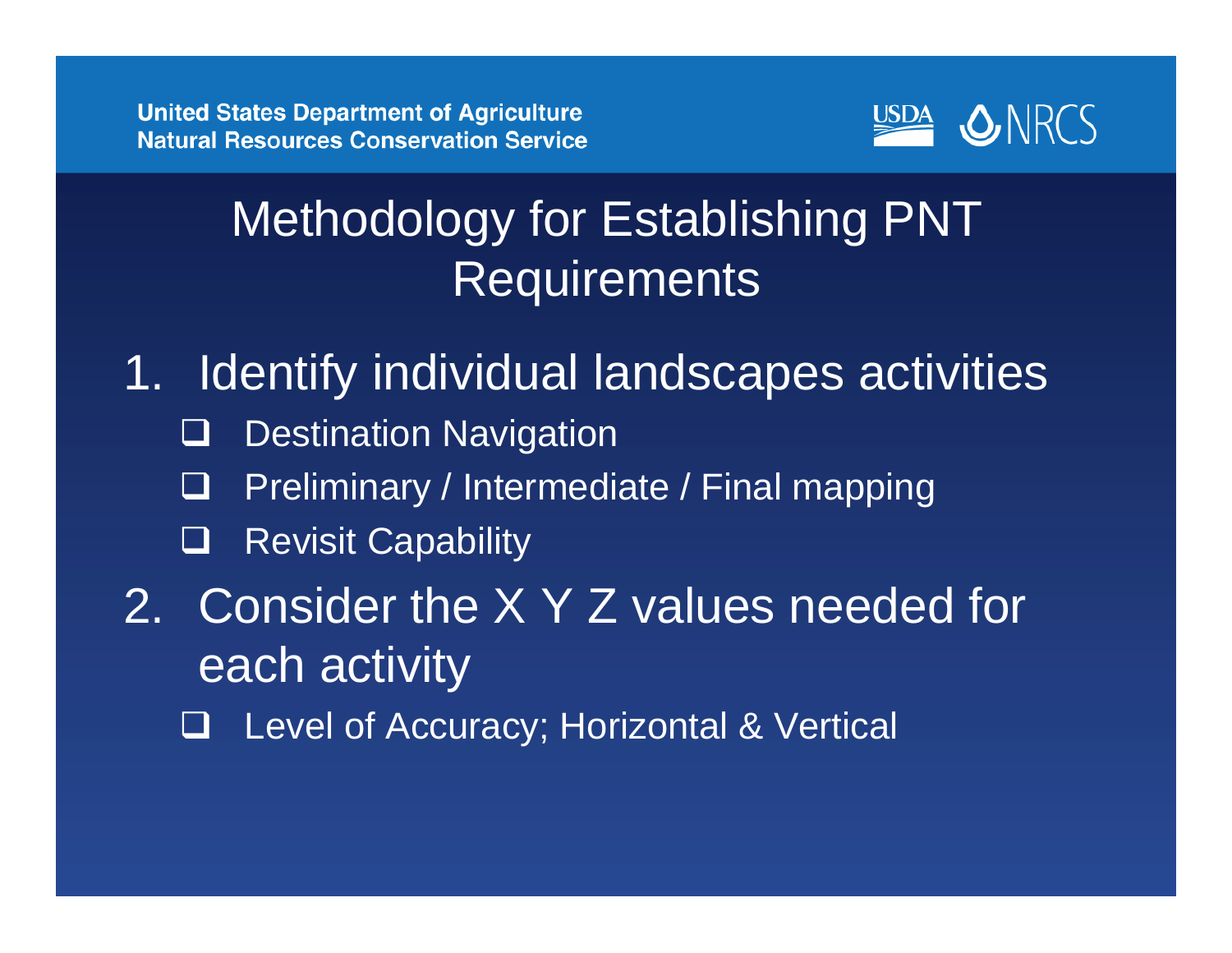

## Methodology for Establishing PNT **Requirements**

- 3. Consider the geospatial requirements of the final product
	- $\Box$ Scale; fixed / variable
	- $\Box$ Resolution; Image
	- $\Box$ Mapping Standards; data collection / display
- 4. Working on the landscape
	- $\Box$ **Occupation Time; Real time / Static**
	- $\Box$ Equipment Form Factor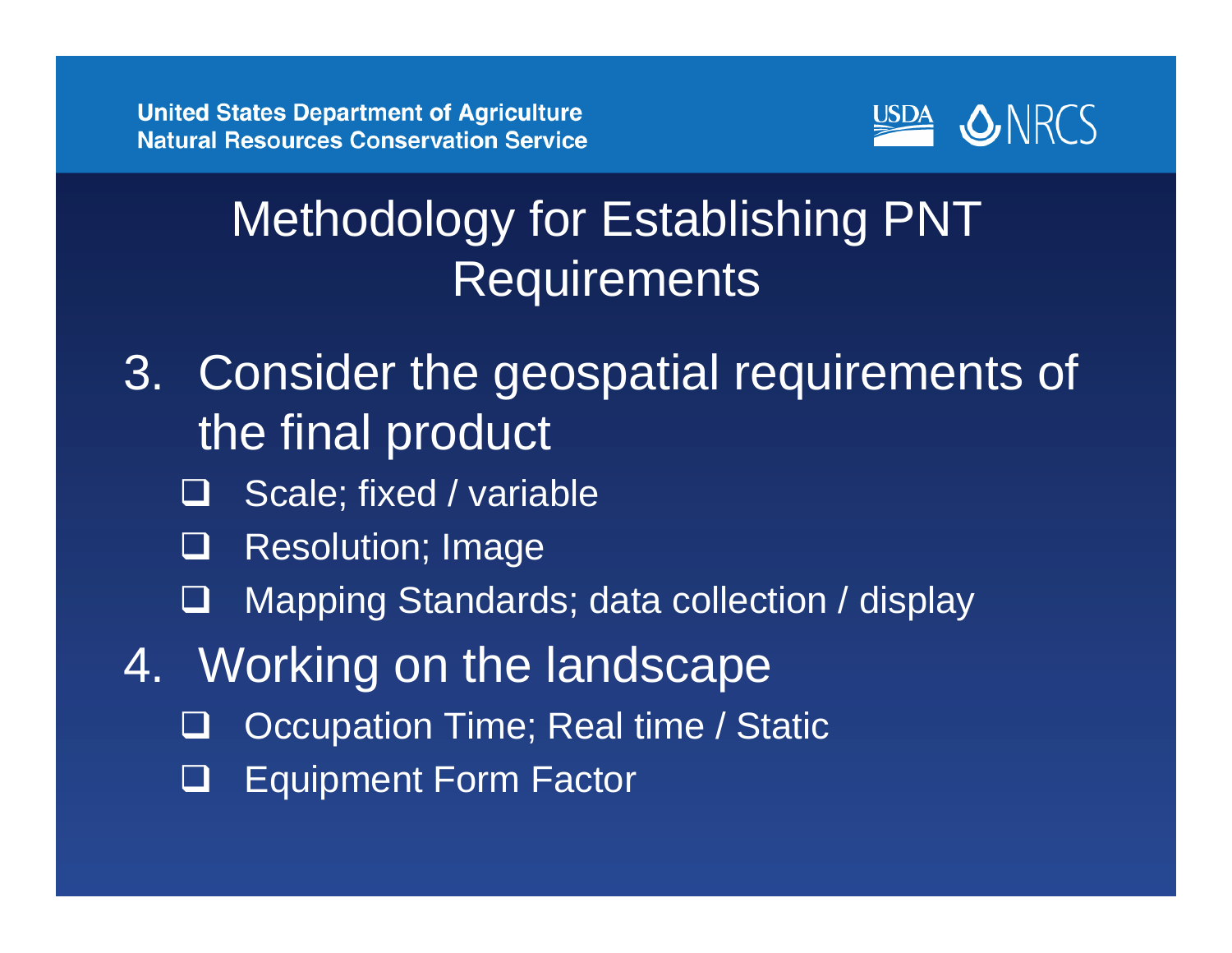

### Methodology for Establishing PNT **Requirements**

- 5. Declare Reliability
	- $\Box$  Precision Related to Accuracy;
		- $\checkmark$ Example: 98% @ 1-2 meters Horizontal
	- $\Box$ Data Representation; QA based on technique

NCGC is prepared to assist in developing and supporting Soil Science of other NRCS PNT **Requirements**